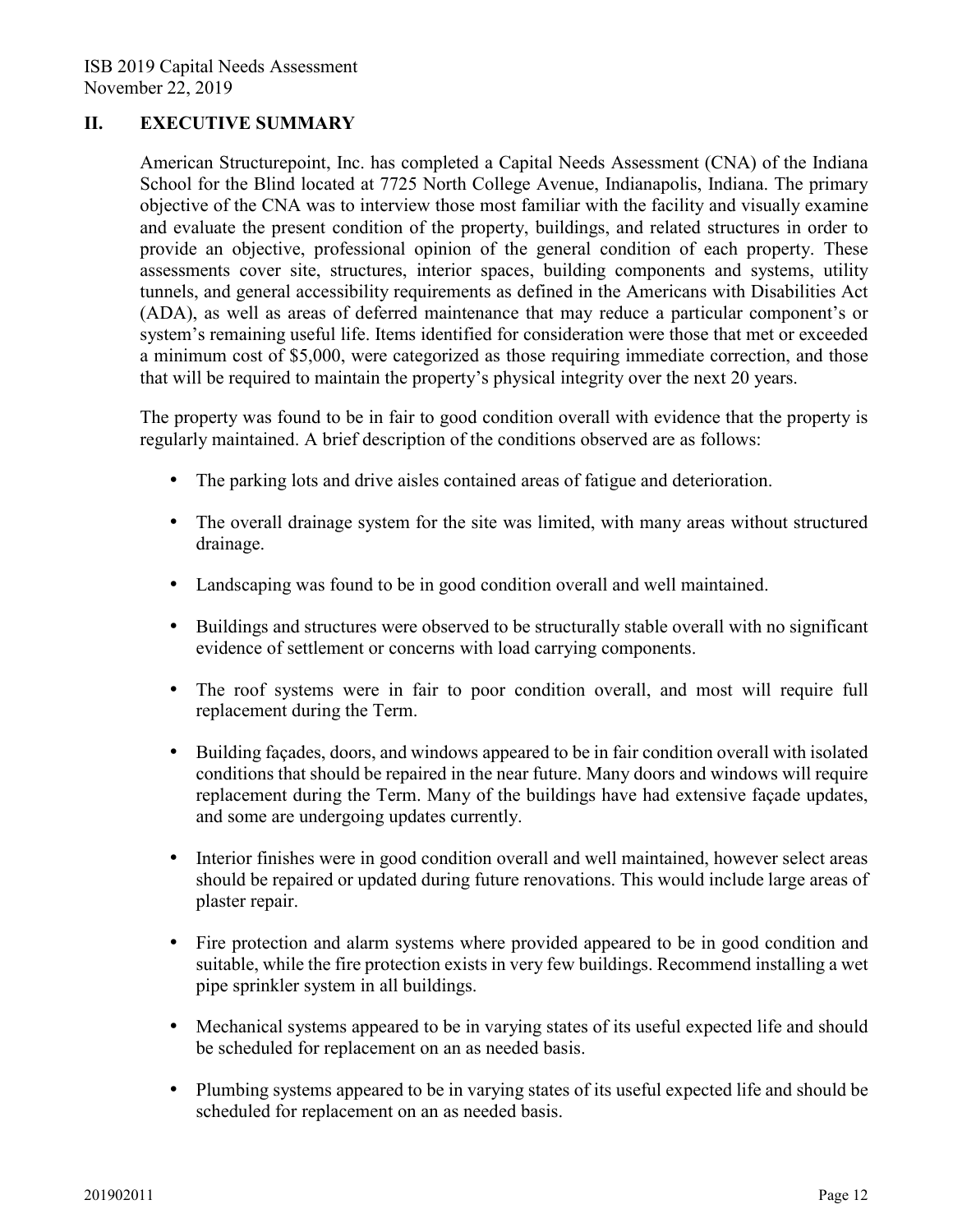## ISB 2019 Capital Needs Assessment November 22, 2019

- Electrical systems appeared to be generally in fair condition with some areas at or beyond the expected useful life. The lighting systems are sufficient, however they could be more efficient if upgraded to LED
- Egress, building code and life safety requirements appeared to be adequately addressed overall with some minor issues to be rectified.
- ADA accessibility requirements were compliant for the most part; however, upgrades are recommended to provide a greater level of general ADA accessibility.

An overall budget for anticipated repairs to and replacement of the major building systems and components over the next 20 years has been identified for each building with an associated opinion of probable cost as indicated in the tables below. Values within the report have been rounded to the nearest thousand dollars.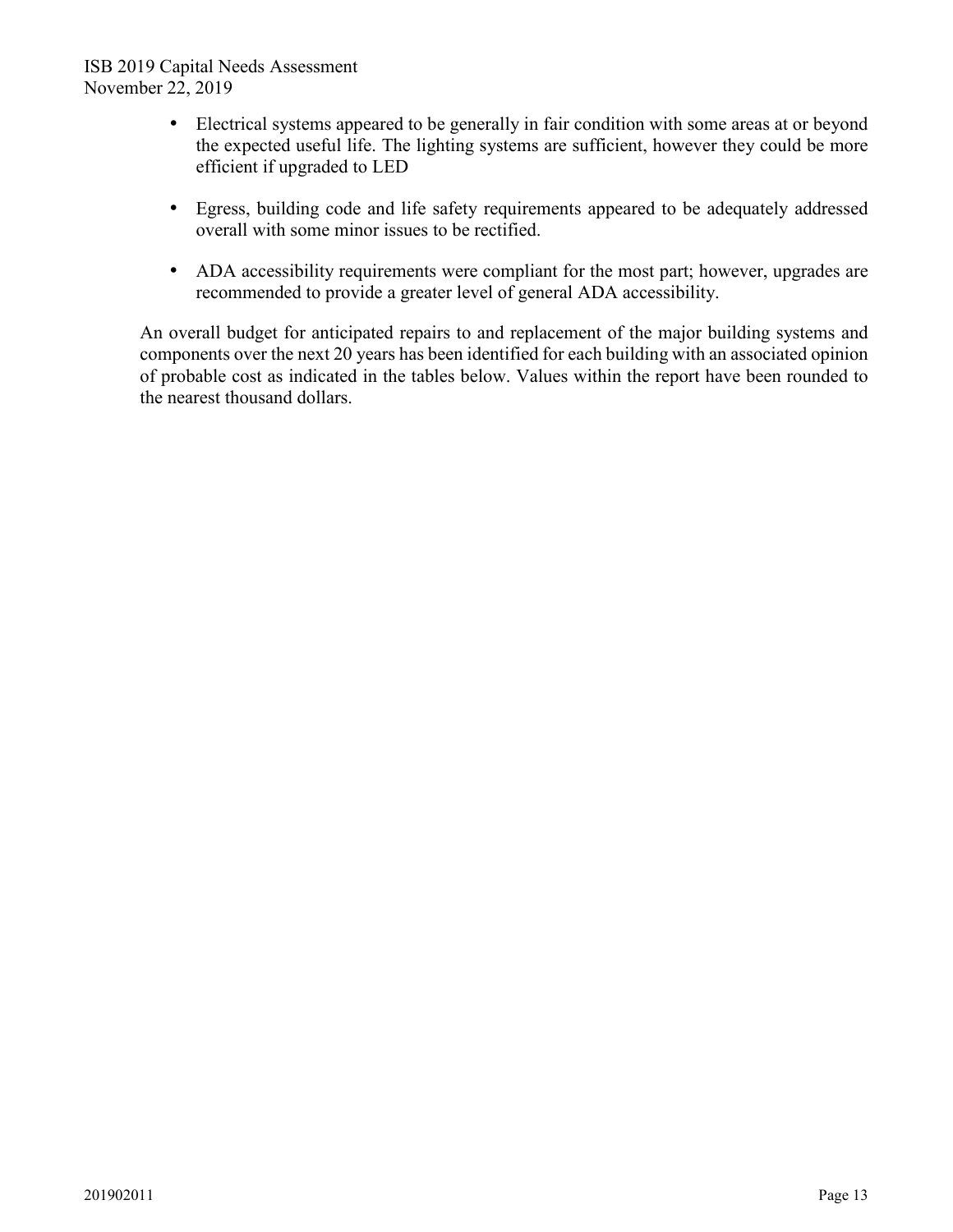## **III. OPINION OF PROBABLE COST (OPC)**

| <b>Report</b><br><b>Section</b>       | <b>FACILITY</b>                                                    | <b>OPC</b>     |
|---------------------------------------|--------------------------------------------------------------------|----------------|
| IV                                    | <b>Overall Site Assessment</b>                                     | \$8,261,000.00 |
| V                                     | Building 1 – Semi-Independent Living House                         | \$149,000.00   |
| VI                                    | Buildings 2, 3, 4 and $5 - H$ , I, J and K Dorms                   | \$2,716,000.00 |
| VII                                   | Buildings 6a ∧ 6b - Lambert Dorms and Classrooms                   | \$1,474,000.00 |
| <b>VIII</b>                           | Building 7 - AlDur Dorms, Classrooms and Schumacher<br>Dining Room | \$1,537,000.00 |
| IX                                    | Building 8 - G Music, Band, Locker Rooms, Student Center           | \$727,000.00   |
| X                                     | Building 9 - Gym, Bowling Alley, Wrestling Room                    | \$1,204,000.00 |
| XI                                    | Building 10 - F Administration, Auditorium, Classrooms             | \$2,991,000.00 |
| XII                                   | Building 11 - E Media Center, Classrooms                           | \$1,240,000.00 |
| <b>XIII</b>                           | Buildings 12, 13, 14 and $15 - B$ , D, C and A Dorms               | \$2,579,000.00 |
| <b>XIV</b>                            | Building 16 - Churchman Hall, Dining Rooms and Kitchen             | \$1,009,000.00 |
| XV                                    | Building 17 – Wilson Hall                                          | \$1,026,000.00 |
| <b>XVI</b>                            | Building 18 - Scout Cabin                                          | \$130,000.00   |
| <b>XVII</b>                           | Building 19 - Keever Hall, Classrooms, Health Center               | \$830,000.00   |
| <b>XVIII</b>                          | Building 20 - Maintenance Offices                                  | \$146,000.00   |
| <b>XIX</b>                            | Building 21 - Garage                                               | \$251,000.00   |
| XX                                    | Building 22 – Laundry                                              | \$265,000.00   |
| <b>XXI</b>                            | Building 23 – Power Plant                                          | \$1,584,000.00 |
| <b>XXII</b>                           | Building 24 - Independent Living House                             | \$96,000.00    |
| <b>XXIII</b>                          | Building 25 - Independent Living House                             | \$92,000.00    |
| <b>XXIV</b>                           | Building 26 – Greenhouse                                           | \$43,000.00    |
| <b>XXV</b>                            | Building 27 – Aquatics Center                                      | \$1,775,000.00 |
| <b>XXVI</b>                           | Building BB - Bus Barn                                             | \$41,000.00    |
| <b>XXVII</b>                          | Building S – Athletic Storage                                      | \$26,000.00    |
| <b>Subtotal</b>                       |                                                                    | \$30,192,000   |
| Contingency (15%)                     |                                                                    | \$4,528,800    |
| <b>TOTAL OPINION OF PROBABLE COST</b> |                                                                    | \$34,720,800   |